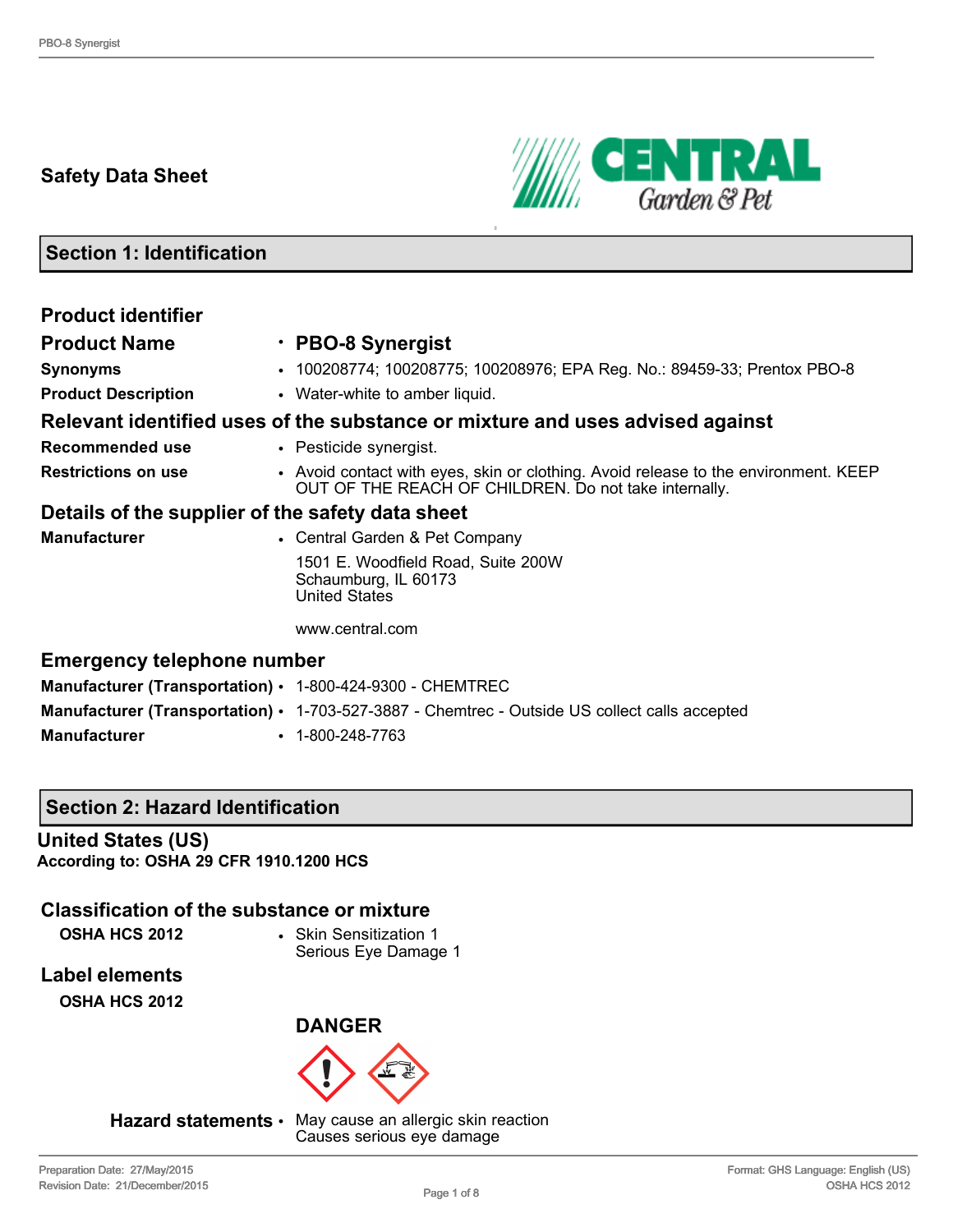| <b>Precautionary statements</b>              |                                                                                                                                                                                                                                                                                                                                                                 |
|----------------------------------------------|-----------------------------------------------------------------------------------------------------------------------------------------------------------------------------------------------------------------------------------------------------------------------------------------------------------------------------------------------------------------|
|                                              | <b>Prevention</b> • Wash thoroughly after handling.<br>Avoid breathing dust, fume, gas, mist, vapors and/or spray.<br>Contaminated work clothing should not be allowed out of the workplace.<br>Wear protective gloves/protective clothing/eye protection/face protection.                                                                                      |
| <b>Response</b> •                            | IF IN EYES: Rinse cautiously with water for several minutes. Remove contact lenses,<br>if present and easy to do. Continue rinsing.<br>Immediately call a POISON CENTER or doctor/physician.<br>IF ON SKIN: Wash with plenty of soap and water.<br>If skin irritation or rash occurs: Get medical advice/attention.<br>Wash contaminated clothing before reuse. |
| Storage/Disposal •                           | Dispose of content and/or container in accordance with local, regional, national, and/or<br>international regulations.                                                                                                                                                                                                                                          |
| <b>Other hazards</b><br><b>OSHA HCS 2012</b> |                                                                                                                                                                                                                                                                                                                                                                 |
|                                              | This product is toxic to aquatic organisms including fish and invertebrates. Under<br>United States Regulations (29 CFR 1910.1200 - Hazard Communication Standard),<br>this product is considered hazardous.                                                                                                                                                    |

# **Section 3 - Composition/Information on Ingredients**

•

•

#### **Substances**

• Material does not meet the criteria of a substance.

#### **Mixtures**

| <b>Composition</b>                           |                     |               |
|----------------------------------------------|---------------------|---------------|
| <b>Chemical Name</b>                         | <b>Ildentifiers</b> | $\frac{0}{0}$ |
| Piperonyl butoxide                           | CAS:51-03-6         | 91.3%         |
| Nonylphenol, ethoxylated proprietary mixutre | Proprietary         | 8.7%          |

# **Section 4: First-Aid Measures**

# **Description of first aid measures**

#### **Inhalation** •

**Skin**

IF INHALED: If breathing is difficult, remove person to fresh air and keep at rest in a position comfortable for breathing. Call a poison control center or doctor for further treatment advice.

IF ON SKIN: Take off contaminated clothing. Rinse skin immediately with plenty of water for 15-20 minutes. Call a poison control center or doctor for treatment advice. Remove and isolate contaminated clothing.

**Eye** • IF IN EYES: Rinse cautiously with water for several minutes. Remove contact lenses, if present and easy to do. Continue rinsing. If eye irritation persists: Get medical advice/attention.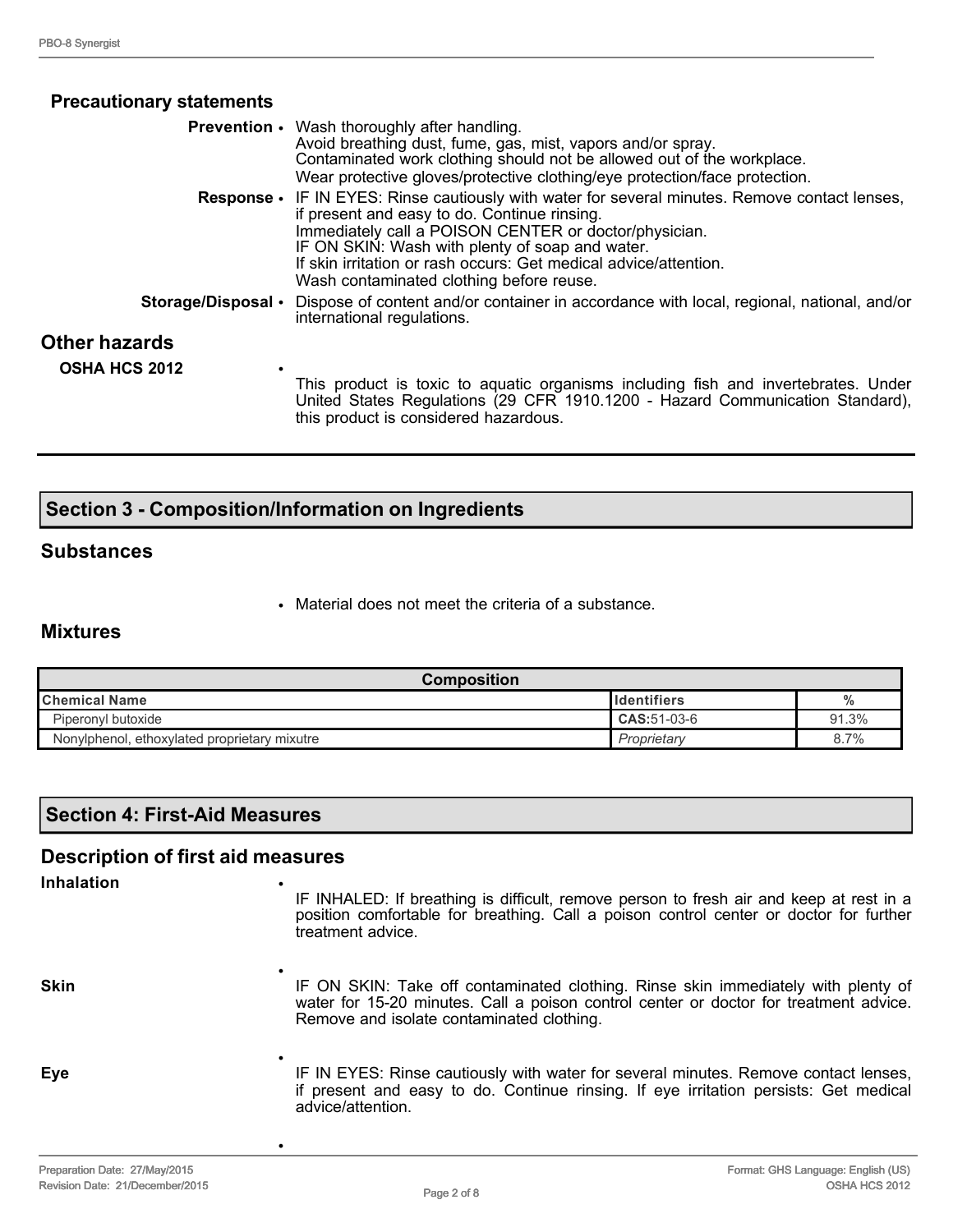| Ingestion                                | IF SWALLOWED: call a poison center or doctor if you feel unwell. Rinse mouth. Have<br>person drink pint of lukewarm water if able to swallow. Do NOT induce vomiting. Never<br>give anything by mouth to an unconscious person. |
|------------------------------------------|---------------------------------------------------------------------------------------------------------------------------------------------------------------------------------------------------------------------------------|
|                                          | Most important symptoms and effects, both acute and delayed                                                                                                                                                                     |
|                                          | May cause an allergic skin reaction in individuals with a sensitivity to Piperonyl<br>butoxide, may cause serious eye damage.                                                                                                   |
|                                          | Indication of any immediate medical attention and special treatment needed                                                                                                                                                      |
| <b>Notes to Physician</b>                | • Treat symptomatically and supportively.                                                                                                                                                                                       |
| <b>Section 5: Fire-Fighting Measures</b> |                                                                                                                                                                                                                                 |
| <b>Extinguishing media</b>               |                                                                                                                                                                                                                                 |
|                                          | <b>Suitable Extinguishing Media •</b> Use water, foam, carbon dioxide, or dry chemical.                                                                                                                                         |
| <b>Unsuitable Extinguishing</b><br>Media | • Avoid heavy hose streams.                                                                                                                                                                                                     |

**Firefighting Procedures** • Keep unauthorized personnel away. LARGE FIRES: Dike fire control water for later disposal; do not scatter the material. Stay upwind. Ventilate closed spaces before entering.

# **Special hazards arising from the substance or mixture**

| <b>Unusual Fire and Explosion • None known.</b><br><b>Hazards</b> |                      |
|-------------------------------------------------------------------|----------------------|
| <b>Hazardous Combustion</b><br><b>Products</b>                    | • No data available. |
| .                                                                 |                      |

# **Advice for firefighters**

- Wear positive pressure self-contained breathing apparatus (SCBA).
- **Section 6 Accidental Release Measures**

# **Personal precautions, protective equipment and emergency procedures**

| <b>Personal Precautions</b>             | $\bullet$<br>Avoid contact with skin, eyes, and clothing. Remove clothing and wash thoroughly<br>after use. Use appropriate Personal Protective Equipment (PPE). Do not walk through<br>spilled material. Ensure adequate ventilation to remove vapors, fumes, dust etc. |
|-----------------------------------------|--------------------------------------------------------------------------------------------------------------------------------------------------------------------------------------------------------------------------------------------------------------------------|
| <b>Emergency Procedures</b>             | • Use normal clean up procedures.                                                                                                                                                                                                                                        |
| <b>Environmental precautions</b>        |                                                                                                                                                                                                                                                                          |
|                                         | • Contain and prevent from release into any waterway, sewer or drain.                                                                                                                                                                                                    |
|                                         | Methods and material for containment and cleaning up                                                                                                                                                                                                                     |
| Containment/Clean-up<br><b>Measures</b> | • LARGE SPILLS: Dike far ahead of spill for later disposal.<br>SMALL SPILLS: Take up with sand or other non-combustible absorbent material and<br>place into containers for later disposal.                                                                              |

# **Section 7 - Handling and Storage**

# **Precautions for safe handling**

**Handling** • Wash hands thoroughly with soap and water after handling. Read label before use.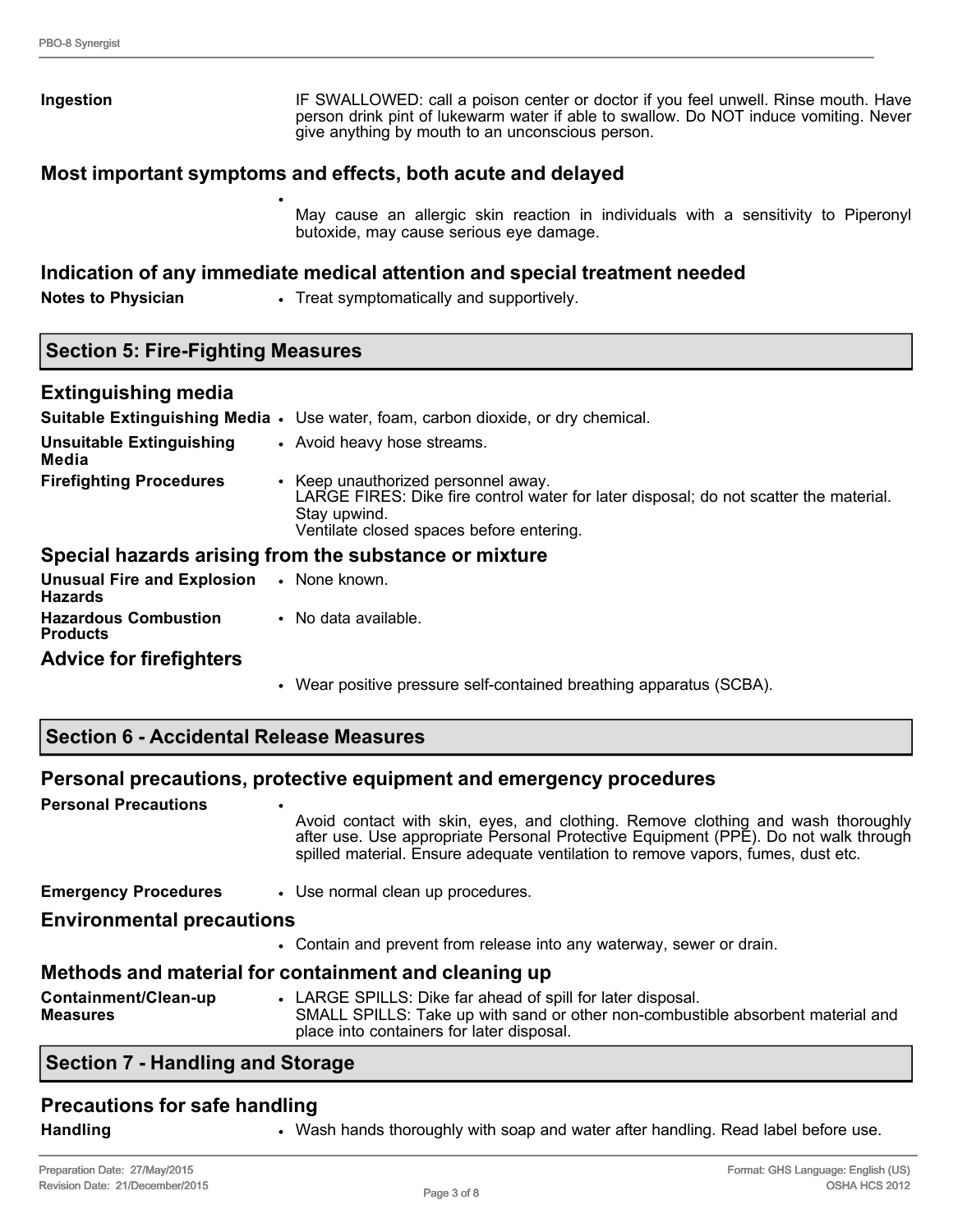|                                                      | Avoid contact with skin or eyes.                                                                                                                                                                                                      |
|------------------------------------------------------|---------------------------------------------------------------------------------------------------------------------------------------------------------------------------------------------------------------------------------------|
|                                                      | Conditions for safe storage, including any incompatibilities                                                                                                                                                                          |
| <b>Storage</b>                                       | Keep only in the original container. Ventilate enclosed areas. Exposure to<br>temperatures above 130°F may cause bursting. Keep container tightly closed. Keep<br>out of reach of children. No open flames, no sparks and no smoking. |
| Incompatible Materials or<br><b>Ignition Sources</b> | • No data available.                                                                                                                                                                                                                  |
| <b>Other Information</b>                             |                                                                                                                                                                                                                                       |
|                                                      | • See product label for additional information.                                                                                                                                                                                       |
|                                                      |                                                                                                                                                                                                                                       |
|                                                      | <b>Section 8 - Exposure Controls/Personal Protection</b>                                                                                                                                                                              |

| <b>Control parameters</b><br><b>Exposure Limits/Guidelines</b>                                                                          | • No data available.                                                                                                                                                                                                                                            |  |
|-----------------------------------------------------------------------------------------------------------------------------------------|-----------------------------------------------------------------------------------------------------------------------------------------------------------------------------------------------------------------------------------------------------------------|--|
| <b>Exposure controls</b><br><b>Engineering</b><br><b>Measures/Controls</b><br><b>Personal Protective Equipment</b><br><b>Pictograms</b> | • Use adequate ventilation to remove vapors (fumes, dust etc)                                                                                                                                                                                                   |  |
| <b>Respiratory</b><br>Eye/Face<br><b>Hands</b><br>$\bullet$                                                                             | • In case of insufficient ventilation, use NIOSH approved respiratory protection.<br>• Wear safety glasses.<br>Impervious gloves. Some materials that are chemical resistant to this product are<br>Barrier Laminate, Nitrile Rubber, Neoprene Rubber or Viton. |  |
| <b>Skin/Body</b>                                                                                                                        | • It is recommended for handlers to wear appropriate clothing to prevent skin contact<br>including long sleeves, long pants, socks and shoes.                                                                                                                   |  |
| General Industrial<br><b>Hygiene</b><br><b>Considerations</b>                                                                           | Avoid contact with skin, eyes or clothing. Wash thoroughly with soap and water after<br>handling and before eating, drinking, or using tobacco.                                                                                                                 |  |
| Environmental<br><b>Exposure</b><br><b>Controls</b>                                                                                     | Controls should be engineered to prevent release to the environment, including<br>procedures to prevent spills, atmospheric release and release to waterways.                                                                                                   |  |
| <b>Other Information</b>                                                                                                                | • See product label for specific use PPE instructions.                                                                                                                                                                                                          |  |

# **Section 9 - Physical and Chemical Properties**

# **Information on Physical and Chemical Properties**

| <b>Material Description</b> |                       |                        |                              |
|-----------------------------|-----------------------|------------------------|------------------------------|
| <b>Physical Form</b>        | Liauid                | Appearance/Description | Water white to amber liquid. |
| Color                       | Water white to amber. | Odor                   | Pleasant licorice-like.      |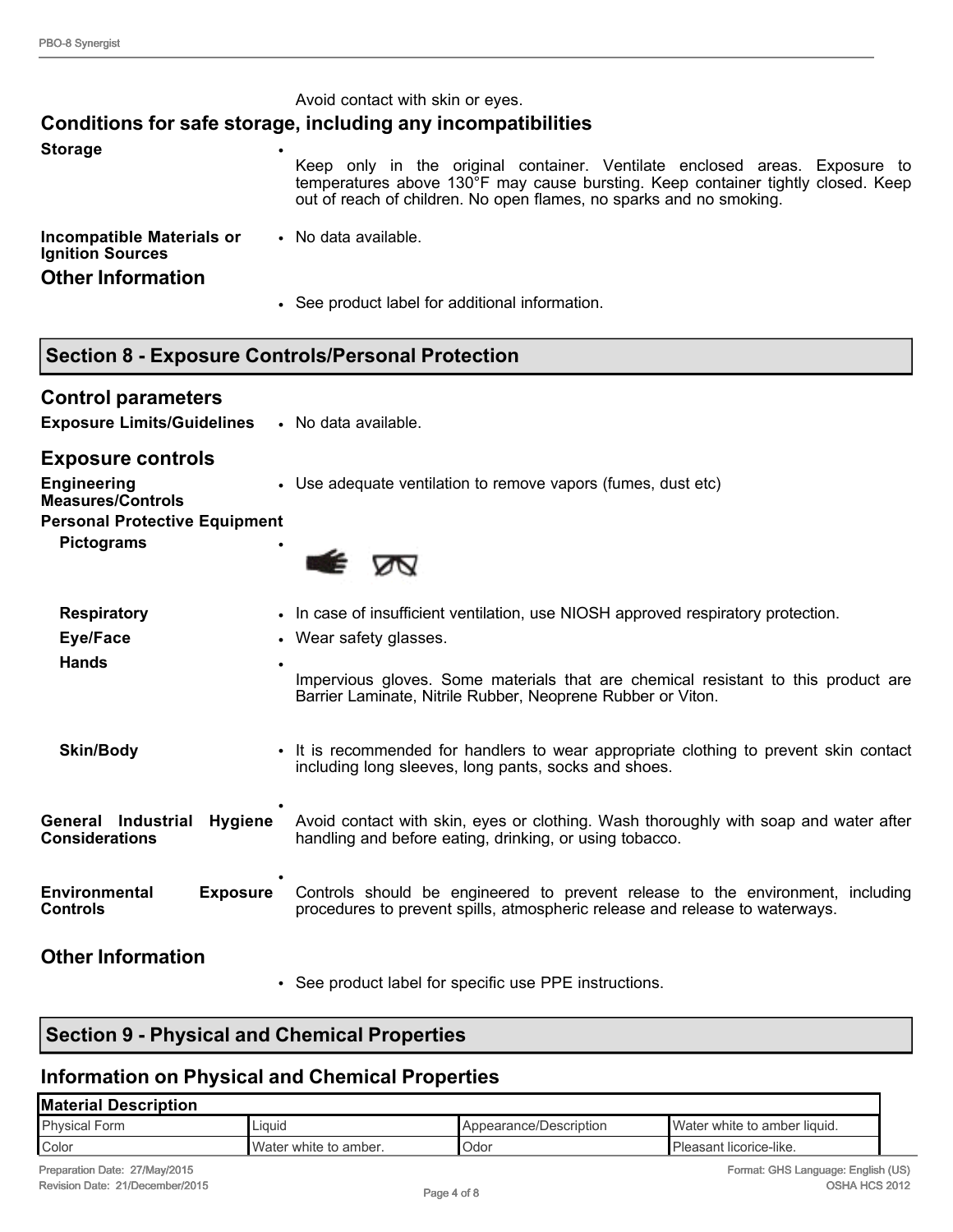| Odor Threshold                                        | No data available           |                              |                   |
|-------------------------------------------------------|-----------------------------|------------------------------|-------------------|
| <b>General Properties</b>                             |                             |                              |                   |
| <b>Boiling Point</b>                                  | No data available           | Melting Point/Freezing Point | No data available |
| Decomposition Temperature                             | No data available           | pH                           | 6                 |
| Specific Gravity/Relative Density                     | 1.0494 g/ml                 | <b>Bulk Density</b>          | No data available |
| <b>Water Solubility</b>                               | Insoluble                   | Viscosity                    | No data available |
| <b>Volatility</b>                                     |                             |                              |                   |
| Vapor Pressure                                        | No data available           | <b>Vapor Density</b>         | No data available |
| <b>Evaporation Rate</b>                               | No data available           |                              |                   |
| Flammability                                          |                             |                              |                   |
| <b>Flash Point</b>                                    | $>$ 200 °F( $>$ 93.3333 °C) | <b>UEL</b>                   | No data available |
| LEL                                                   | No data available           | <b>Flame Duration</b>        | No data available |
| Flammability (solid, gas)                             | Not Flammable.              |                              |                   |
| Environmental                                         |                             |                              |                   |
| Octanol/Water Partition coefficient No data available |                             |                              |                   |

# **Section 10: Stability and Reactivity**

#### **Reactivity**

• No dangerous reaction known under conditions of normal use.

#### **Chemical stability**

• Stable

#### **Possibility of hazardous reactions**

**Conditions to avoid**

• Extreme temperatures. Keep away from fire.

• Hazardous polymerization will not occur.

#### **Incompatible materials**

• Strong oxidizing agents.

# **Hazardous decomposition products**

• Thermal decomposition may produce toxic gases.

# **Section 11 - Toxicological Information**

#### **Information on toxicological effects**

| <b>Components</b>                |             |                                                                                                                                                                                                                              |
|----------------------------------|-------------|------------------------------------------------------------------------------------------------------------------------------------------------------------------------------------------------------------------------------|
| Piperonyl butoxide<br>$(91.3\%)$ | 51-03-<br>6 | Acute Toxicity: Ingestion/Oral-Rat · 4300 mg/kg; Inhalation-Rat · >5 mg/L 4 Hour(s); Skin-Rat LD50 · >2000<br>mg/kg;<br><b>Irritation:</b> Eye-Rabbit • Essentially non-irritating; Skin-Rabbit • Essentially non-irritating |

| <b>GHS Properties</b>                                                        | Classification                                                                                                                                                              |  |
|------------------------------------------------------------------------------|-----------------------------------------------------------------------------------------------------------------------------------------------------------------------------|--|
| Respiratory sensitization                                                    | <b>OSHA HCS 2012 • Classification criteria not met</b>                                                                                                                      |  |
| <b>OSHA HCS 2012 •</b> Serious Eye Damage 1<br>Serious eye damage/Irritation |                                                                                                                                                                             |  |
| Acute toxicity                                                               | <b>OSHA HCS 2012 •</b> Acute Toxicity - Dermal - Classification criteria not met; Acute<br>Toxicity - Inhalation - Classification criteria not met; Acute Toxicity - Oral - |  |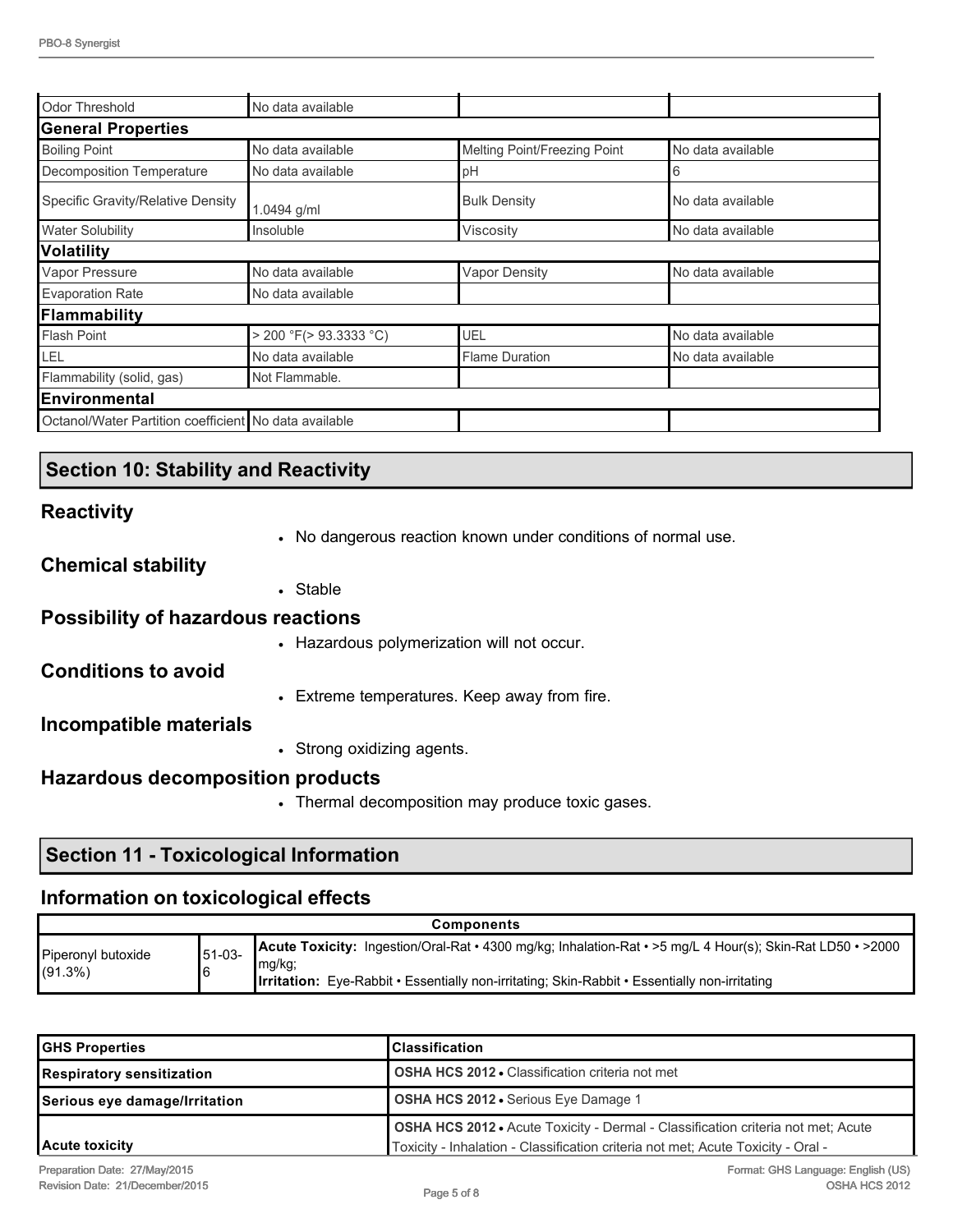|                                                                                                                                                                                                                                                                                                                           |                                                                                                                                                                                                                                                                                                                                                                                                                                                             | Classification criteria not met                        |  |  |
|---------------------------------------------------------------------------------------------------------------------------------------------------------------------------------------------------------------------------------------------------------------------------------------------------------------------------|-------------------------------------------------------------------------------------------------------------------------------------------------------------------------------------------------------------------------------------------------------------------------------------------------------------------------------------------------------------------------------------------------------------------------------------------------------------|--------------------------------------------------------|--|--|
| <b>Aspiration Hazard</b>                                                                                                                                                                                                                                                                                                  |                                                                                                                                                                                                                                                                                                                                                                                                                                                             | <b>OSHA HCS 2012 • Classification criteria not met</b> |  |  |
| Carcinogenicity                                                                                                                                                                                                                                                                                                           |                                                                                                                                                                                                                                                                                                                                                                                                                                                             | <b>OSHA HCS 2012 .</b> Classification criteria not met |  |  |
| <b>Germ Cell Mutagenicity</b>                                                                                                                                                                                                                                                                                             |                                                                                                                                                                                                                                                                                                                                                                                                                                                             | <b>OSHA HCS 2012 • Classification criteria not met</b> |  |  |
| <b>Skin corrosion/Irritation</b>                                                                                                                                                                                                                                                                                          |                                                                                                                                                                                                                                                                                                                                                                                                                                                             | <b>OSHA HCS 2012 • Classification criteria not met</b> |  |  |
| <b>Skin sensitization</b>                                                                                                                                                                                                                                                                                                 |                                                                                                                                                                                                                                                                                                                                                                                                                                                             | OSHA HCS 2012 . Skin Sensitizer 1                      |  |  |
| <b>STOT-RE</b>                                                                                                                                                                                                                                                                                                            |                                                                                                                                                                                                                                                                                                                                                                                                                                                             | <b>OSHA HCS 2012 • Classification criteria not met</b> |  |  |
| <b>STOT-SE</b>                                                                                                                                                                                                                                                                                                            |                                                                                                                                                                                                                                                                                                                                                                                                                                                             | <b>OSHA HCS 2012 • Classification criteria not met</b> |  |  |
| <b>Toxicity for Reproduction</b>                                                                                                                                                                                                                                                                                          |                                                                                                                                                                                                                                                                                                                                                                                                                                                             | <b>OSHA HCS 2012 • Classification criteria not met</b> |  |  |
| Route(s) of entry/exposure<br><b>Potential Health Effects</b><br><b>Inhalation</b><br>Acute (Immediate)<br><b>Chronic (Delayed)</b><br><b>Skin</b><br>Acute (Immediate)<br><b>Chronic (Delayed)</b><br>Eye<br>Acute (Immediate)<br><b>Chronic (Delayed)</b><br>Ingestion<br>Acute (Immediate)<br><b>Chronic (Delayed)</b> | • Inhalation, Ingestion, Eyes, and Skin<br>• Under normal conditions of use, no health effects are expected.<br>• No data available.<br>• May cause an allergic reaction in individuals with a sensitivity to piperonyl butoxide.<br>• No data available.<br>• Nonylphenol, ethoxylated proprietary mixture causes serious eye damage.<br>• No data available.<br>• Under normal conditions of use, no health effects are expected.<br>• No data available. |                                                        |  |  |

# **Section 12 - Ecological Information**

| <b>Toxicity</b>                                  |                                                                                |
|--------------------------------------------------|--------------------------------------------------------------------------------|
|                                                  | • No data available                                                            |
| <b>Persistence and degradability</b>             |                                                                                |
|                                                  | • No data available.                                                           |
| <b>Bioaccumulative potential</b>                 |                                                                                |
|                                                  | • No data available.                                                           |
| <b>Mobility in Soil</b>                          |                                                                                |
|                                                  | • No data available.                                                           |
| <b>Other adverse effects</b>                     |                                                                                |
|                                                  | • No studies have been found.                                                  |
| <b>Potential Environmental</b><br><b>Effects</b> | • This product is toxic to aquatic organisms including fish and invertebrates. |

# **Section 13 - Disposal Considerations**

# **Waste treatment methods**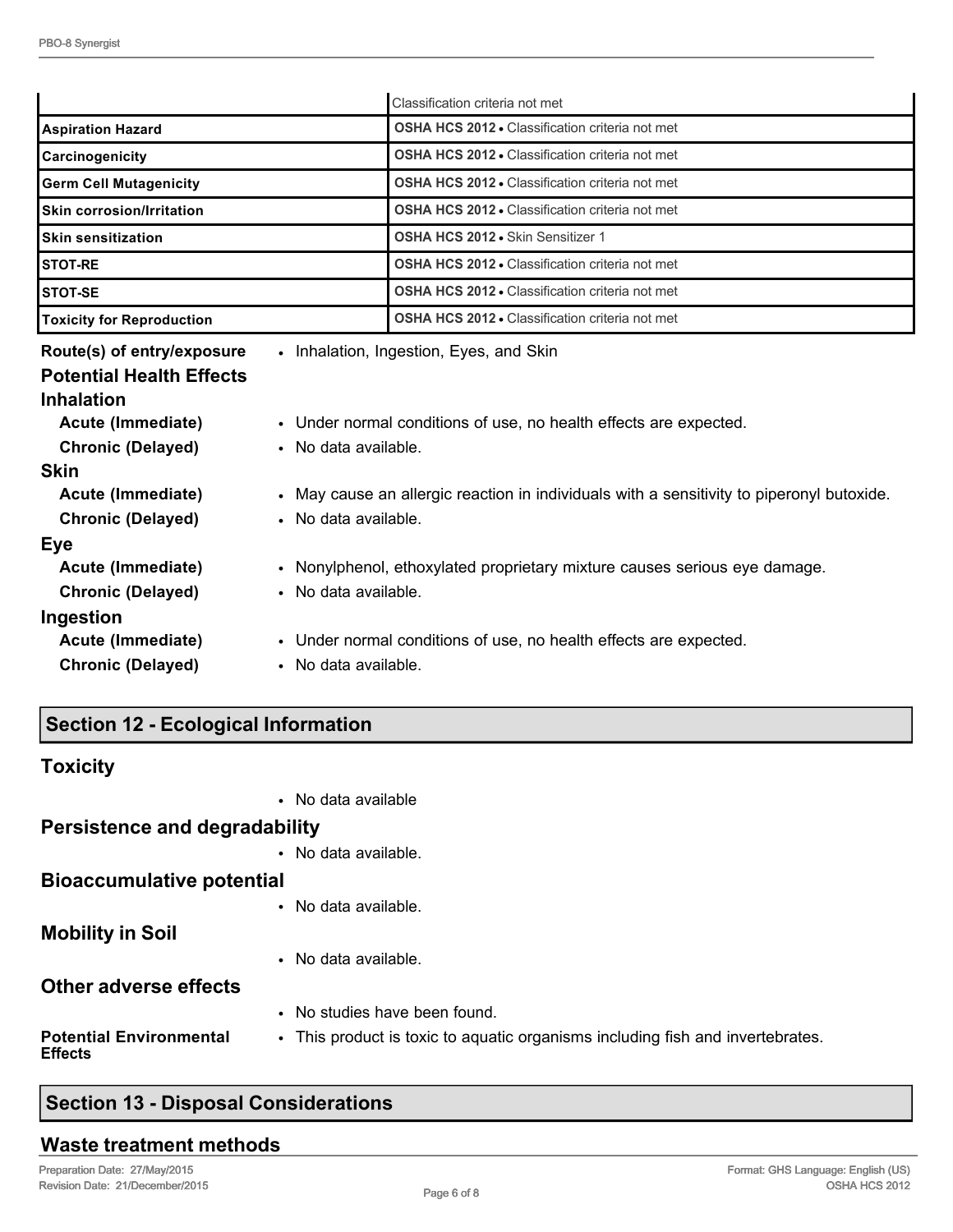**Product waste** • Dispose of content and/or container in accordance with local, regional, national, and/or international regulations.

**Packaging waste** • Dispose of content and/or container in accordance with local, regional, national, and/or international regulations.

# **Section 14 - Transport Information**

|                  | UN<br>number | UN proper shipping name                                                                              | Transport hazard<br>class(es) | Packing<br>group | Environmental<br>hazards      |
|------------------|--------------|------------------------------------------------------------------------------------------------------|-------------------------------|------------------|-------------------------------|
| <b>IDOT</b>      | UN3082       | Bulk packaging only: Environmentally hazardous<br>substance, liquid, n.o.s (Piperonyl butoxide)      |                               | Ш                | Marine Pollutant              |
| <b>IMO/IMDG</b>  | UN3082       | Packing 5 L or greater: Environmentally hazardous<br>substance, liquid, n.o.s (Piperonyl butoxide)   |                               | Ш                | Marine Pollutant              |
| <b>IATA/ICAO</b> | UN3082       | Packaging 5 L or greater: Environmentally hazardous<br>substance, liquid, n.o.s (Piperonyl butoxide) |                               | Ш                | <b>Acute Aquatic Toxicity</b> |

**Special precautions for user** • None specified.

**Transport in bulk according to Annex II of MARPOL 73/78 and the IBC Code** • Not relevant. **Other information**

**IMO/IMDG** • No data available

**IATA/ICAO** • No data available

#### **Section 15 - Regulatory Information**

#### **Safety, health and environmental regulations/legislation specific for the substance or mixture**

**SARA Hazard Classifications** • Acute

#### **FIFRA – Pesticide Labeling**

This material is a pesticide product registered by the United States Environmental Protection Agency and is subject to certain labeling requirements under federal pesticide law. These requirements differ from the classification criteria and hazard information required for safety data sheets (SDS), and for workplace labels of nonpesticide chemicals. The hazard information required on the pesticide label is reproduced below. The pesticide label also includes other important information, including directions for use.

#### **CAUTION**

**Precautionary Statements** • Keep out of reach of children.

#### **Hazards to Humans and**  •

**Domestic Animals** HAZARDS TO HUMANS AND DOMESTIC ANIMALS CAUTION Harmful if swallowed inhaled or absorbed through the skin. Avoid contact with skin eyes or clothing. Wear long-sleeved shirt and long pants socks and shoes and chemical resistant gloves (such as Barrier Laminate Butyl Rubber Nitrile Rubber Neoprene Rubber Polyvmyl Chloride or Viton (Selection Category C).

#### **First Aid** •

If on skin or clothing • Take off contaminated clothing • Rinse skin immediately with plenty of water for 15-20 minutes • Call a poison control center or doctor for treatment advice If swallowed • Call a poison control center or doctor immediately for treatment advice • Have person sip a glass of water if able to swallow « Do not induce vomiting